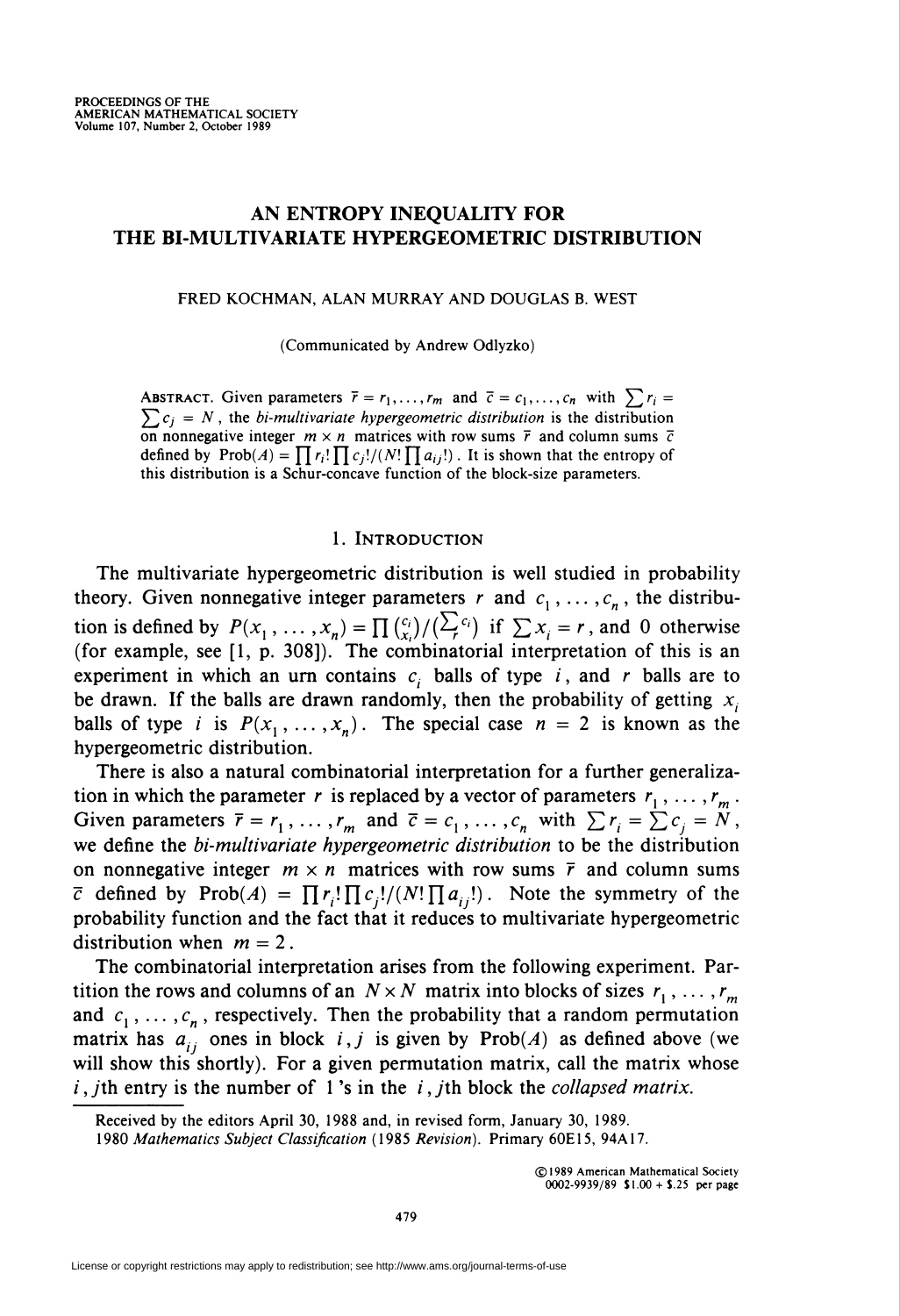The entropy of this distribution is a measure of the information retained in the collapsed matrix. For fixed N, m, n, the entropy is a function  $H(\overline{r},\overline{c})$  of the block-size parameters. As with many parametrized discrete distributions, one may intuitively expect that the entropy is maximized when the  $r_i$ 's and  $c_i$ 's are chosen as close as possible to  $N/m$  and  $N/n$ , respectively; i.e., when no pair of  $r_i$ 's or  $c_i$ 's differ by more than one.

In fact, we prove a stronger result from which this follows immediately. We prove that the entropy increases whenever we move two of the  $r_i$ 's or two of the  $c_j$ 's closer to each other by the same integral amount. More formally, a function  $f(x_1, \ldots, x_n)$  is said to be *Schur-convex* [1] if moving any two arguments closer together by the same amount (while staying within the domain of definition) decreases  $f$ , and  $f$  is strictly Schur-convex if this decrease is always strict. If  $-f$  is Schur-convex, then f is Schur-concave. We prove the following.

**Theorem.** For  $m, n > 1$ , the entropy  $H(\overline{r}, \overline{c})$  of the generalized multivariate hypergeometric distribution is a strictly Schur-concave function of its row-parameters  $r_1, \ldots, r_m$  or of its column parameters  $c_1, \ldots, c_n$ .

It is not difficult to reduce this theorem to the case  $m = 2$ , i.e., to prove the Schur-concavity of the entropy of the multivariate hypergeometric distribution. We do not take this approach, because it does not materially shorten the rest of our proof. Nevertheless, it is worth considering this approach, because known results on Schur-concavity may apply to that problem.

The book by Marshall and Olkin [1] contains a thorough discussion of Schurconvexity, including the following theorem on [1, p. 309] (paraphrased to our notation): "If  $X_1, \ldots, X_n$  have a multivariate hypergeometric distribution (with parameters  $c_1, \ldots, c_n$ ) then  $\psi(c_1, \ldots, c_n) = E\phi(X_1, \ldots, X_n)$  is a Schurconcave function of the parameters  $c_1, \ldots, c_n$  whenever  $\phi$  is a Schur-concave function." Entropy is the expectation of the negative logarithm of the probability, so this theorem would seem to solve the problem. Unfortunately, it does not apply, because the negative log probability need not be a Schur-concave function of the *arguments* to the multivariate hypergeometric function.

In particular, consider the case  $n = 2$ , with parameters a, b and distribution Prob<sub>a,b</sub> $(i,j) = {a \choose i}{b \choose j}/{a+b \choose i+j}$ . The function  $\phi(X,Y) = -\log \text{Prob}_{a,b}(X,Y)$  is not Schur-concave when  $(a, b) = (2, 6)$ , for example. We then have  $\phi(0, 2) =$  $\log(28/15)$ ,  $\phi(1,1) = \log(28/12)$ ,  $\phi(2,0) = \log(28/1)$ . The value of  $\phi(1,1)$ is intermediate, so  $\phi$  is not Schur-concave.

There are some distributions for which the entropy is known to be Schurconcave in the parameters. Marshall and Olkin discuss these on [1, p. 405-407]. Let  $S$  be the sum of independent Bernoulli random variables with probability parameters  $p_1, \ldots, p_n$  chosen between 0 and 1. The multinomial distribution is specified by probability parameters  $p_1, \ldots, p_t$  summing to 1, with the probability of the outcome  $k_1, \ldots, k_t$  being  $(\frac{\sum_i n_i}{\prod p_i^{k_i}})$ . Both the distribution of S and the multinomial distribution have entropy that is Schur-concave in the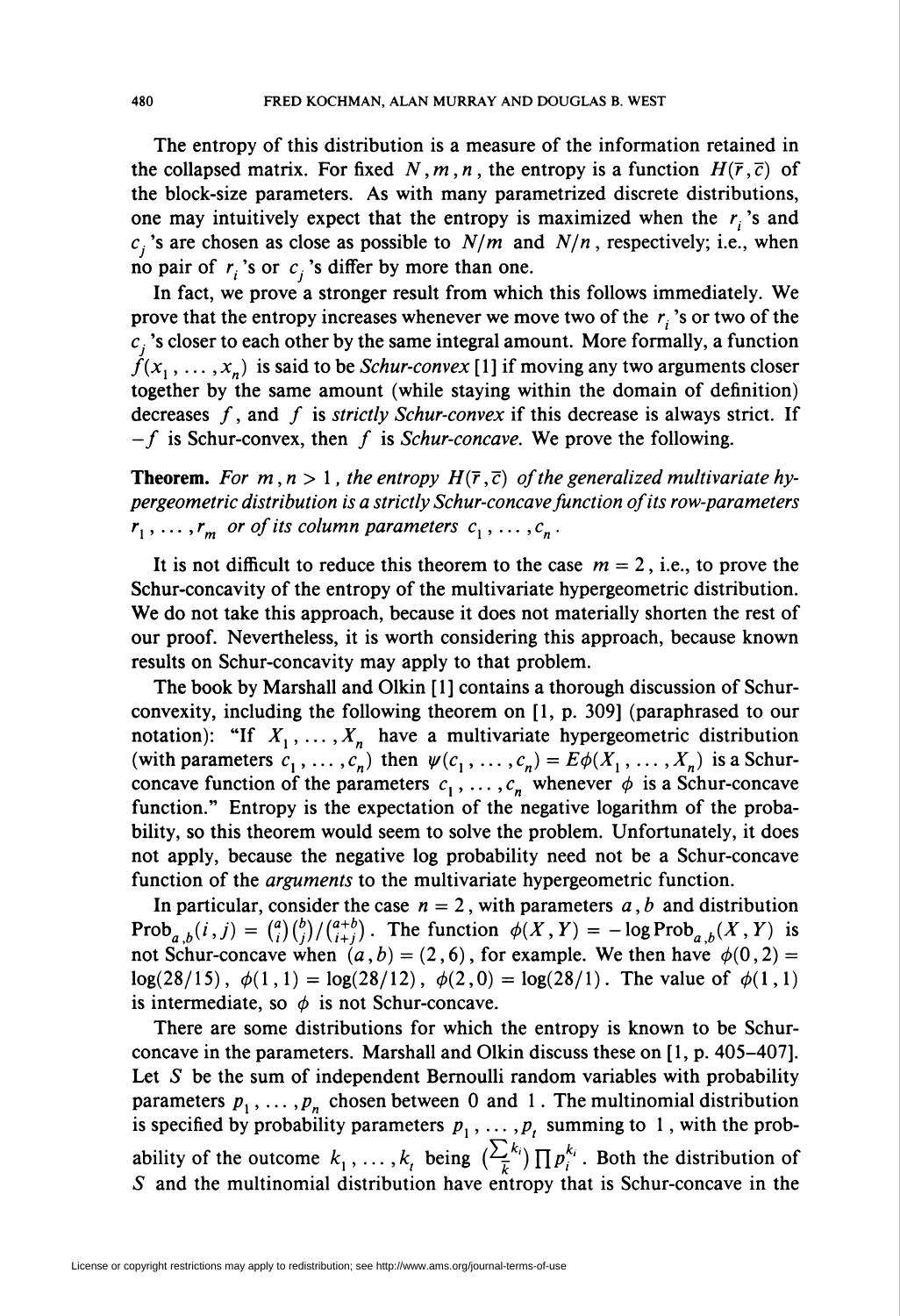parameters. Both of these results were obtained by Mateev [2] and by Shepp and Olkin [3]. Our result can be viewed as adding the bimultivariate hypergeometric distribution to this list. Our proof uses only elementary methods.

Although we do not use the reduction to the case  $m = 2$ , our proof does proceed by a sequence of reductions. The first is to note symmetry. We will only need to prove  $H(\overline{r}, \overline{c}') > H(\overline{r}, \overline{c})$  when  $c_i + 1 < c_i$  for some j, j' and  $\overline{c}'$ is obtained from  $\bar{c}$  by increasing  $c_i$  by 1 and decreasing  $c_i$ , by 1, because  $H(\overline{r},\overline{c})$  is symmetric in  $\overline{r}$  and  $\overline{c}$ . In particular, consider the interpretation of  $p(A)$  using permutations. Given  $\bar{r}, \bar{c}$  with  $\sum r_i = \sum c_i = N$ , computing  $p(A)$  is equivalent to counting the  $N \times N$  permutation matrices meeting the block constraints. Permutation matrices that have block structure  $(\bar{c}, \bar{r})$  are the transpose of those with block structure  $(\bar{r}, \bar{c})$ , so the distribution for  $(\bar{c}, \bar{r})$  and for  $(\bar{r}, \bar{c})$  will be the same.

We close the introduction by proving that our combinatorial interpretation of the probability distribution agrees with the formula. Fix  $N, m, n$  and nonnegative integer parameters  $\bar{r} = r_1,\ldots,r_m$  and  $\bar{c} = c_1,\ldots,c_n$  with  $\sum r_i = \sum c_i =$ N. For each  $m \times n$  integer matrix  $A = (a_{ij})$ , there is some number  $q(A)$ of  $N \times N$  permutation matrices with  $a_{ij}$  1's in the i, jth block, as described above. Unless the row sums and the column sums of A are  $\bar{r}$  and  $\bar{c}$  and the entries are all nonnegative,  $q(A) = 0$ . We define a probability distribution on the set of  $m \times n$  integer matrices by putting  $p(A) = (1/N!)q(A)$ .

We need a formula for  $q(A)$ , the number of  $N \times N$  permutation matrices meeting the constraints. Consider the *j*th block of columns. These  $c_i$  columns contain  $c_i$  1's. These 1's must be assigned to row blocks, with  $a'_{ii}$  of them in the  $i$ th row block. The ways to do this are counted by the multinomial coefficient  $\binom{c_j}{q}$ . Having done this for all j, the row constraint on the  $a_{ij}$ 's implies we have assigned 1's from  $r_i$  columns into the *i*th row block but we have not assigned specific columns to specific rows. These 1 's may be located in the *i*th block of rows in  $r_i!$  ways, independently of all other choices made. Doing this for each  $i$ , we have constructed a permutation matrix, and all permutation matrices satisfying the constraints are obtained in this way. Thus  $q(A) = \prod_{i=1}^{n} {c_i \choose a_1, \dots, a_m} \prod_{i=1}^{m} r_i!$ , and

$$
p(A) = \frac{1}{N!}q(A) = \frac{\prod_{j=1}^{n} {c_{i,j,\ldots,a_{mj}} \choose {r}}}{\binom{N}{r}}
$$

This formula makes it clear that this distribution generalizes the hypergeometric distribution. Although this formula does not display symmetry in rows and columns, the symmetry can be exhibited by writing the formula in terms of factorials:  $p(A) = \prod_{i=1}^m r_i \prod_{i=1}^n c_i! / N! \prod_{i \in \{i\}} a_{ij}!$ , as originally claimed.

The expression in terms of multinomial coefficients is the more useful one for an inductive proof of Schur-concavity. To simplify notation for the multinomial coefficients, we write the lower parameters in vector notation, letting  $\bar{a}_i$  denote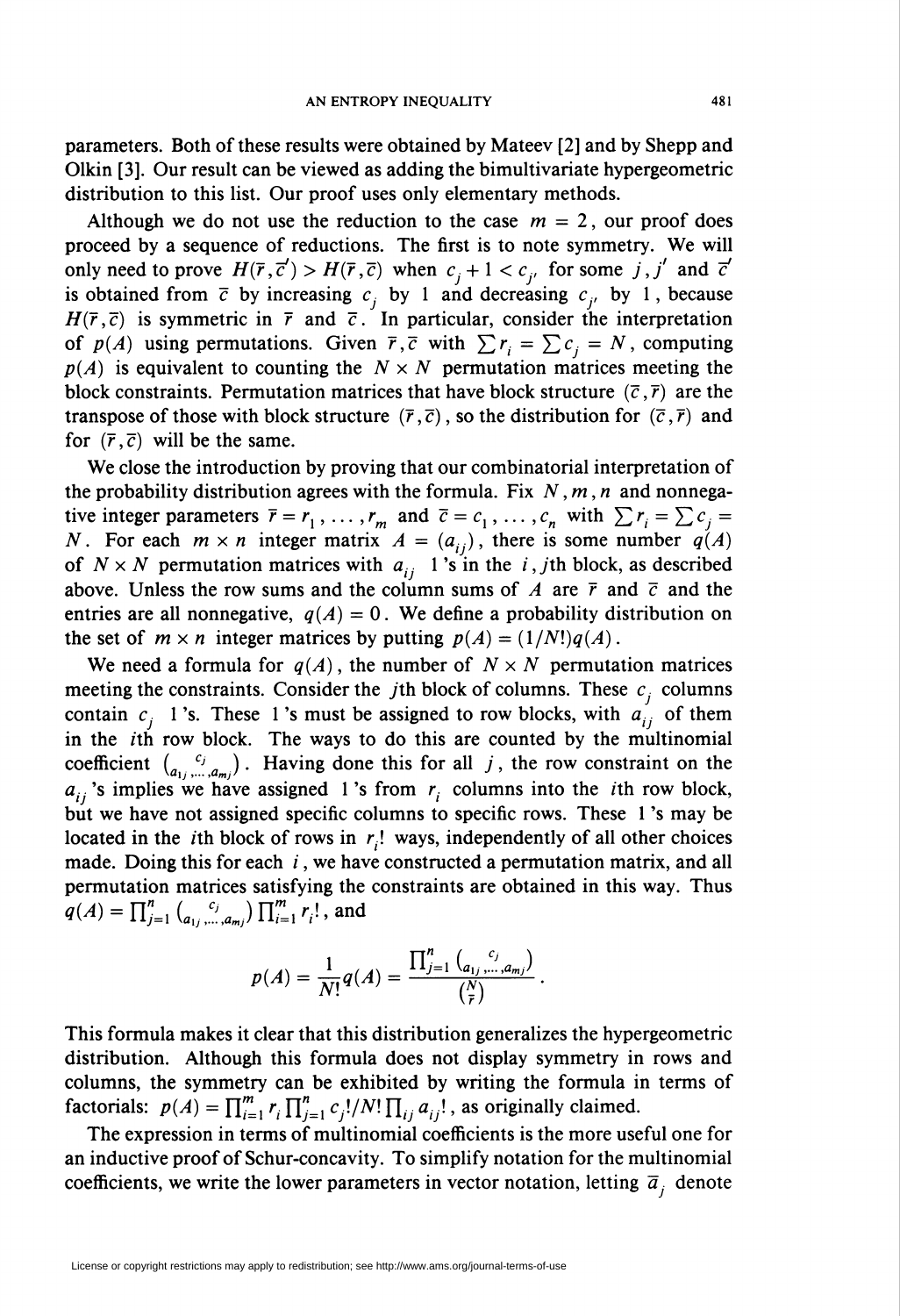the *j*th column of A. Thus there are  $\prod_{j=1}^{n} \binom{c_j}{\overline{a}_j}$  ways to assign the 1's from each column block to row blocks, and  $p(A) = \prod_{j=1}^{n} \binom{c_j}{\overline{a}_j} / \binom{N}{\overline{r}}$ .

### 2. Lemmas and reduction

We begin by stating several elementary lemmas that will be useful both for reducing the theorem to a more convenient statement and for proving that statement.

**Lemma 1** (Log-sum Formula). If  $S = \sum s_i$  with  $s_i \geq 0$  for all i, then

(1) 
$$
S \log S = \sum s_i \log s_i + \sum s_i \log(S/s_i). \quad \Box
$$

**Lemma 2** (Generalized Pascal Identity). If  $\bar{a}$  is an integer vector and  $\{\bar{e}_i\}$  are the canonical unit vectors, then

(2) 
$$
\left(\frac{c}{\overline{a}}\right) = \sum_{i=1}^{n} \left(\frac{c-1}{\overline{a}-\overline{e}_i}\right).
$$

*Proof.* When  $c = \sum a_i$ ,  $\left(\frac{c}{a}\right)$  counts the *n*-dimensional lattice point walks from the origin to  $\bar{a}$  by unit steps in positive coordinate directions. The last step may come from any one of the coordinate directions.  $\Box$ 

**Lemma 3** (Generalized Vandermonde Convolution). Let  $A_n(\overline{r})$  denote the collection of n tuples of m-dimensional integer vectors  $A = (\overline{a}_1, \ldots, \overline{a}_n)$  that sum to  $\bar{r}$ . Then

(3) 
$$
\sum_{A \in A_n(\overline{r})} \binom{c_1}{\overline{a}_1} \cdots \binom{c_n}{\overline{a}_n} = \binom{\sum c_j}{\overline{r}}.
$$

*Proof.* If  $\sum r_i = \sum c_i$ , then the right side counts the *m*-dimensional lattice walks from the origin to  $\bar{r}$ . The left side partitions these according to their locations after  $c_1$  steps,  $c_1 + c_2$  steps,  $\dots$ ,  $(\sum c_j)$  steps. There are  $\prod_{j=1}^{n} \binom{c_j}{\bar{a}_j}$ walks that pass through  $\overline{a}_1$ ,  $\overline{a}_1 + \overline{a}_2$ , ...,  $\sum \overline{a}_i$ , if each  $c_i$  is the sum of the coordinates of  $\overline{a}_{i}$ . If any  $\overline{a}_{i}$  fails to sum to  $c_{i}$ , then the contribution is 0. ü

A useful special case is  $n = 2$ , where the convolution reduces to  $\sum_{\overline{a}} \left(\frac{c}{a}\right) \left(\frac{d}{r-a}\right) = \binom{c+d}{r}.$ 

Finally, after all the rearrangements and reductions, our inequality will follow from an inequality of calculus.

**Lemma 4** (Compound Interest Inequality). For  $x > 0$ ,  $x \log(1 + 1/x)$  is strictly increasing function of  $x$ .

*Proof.* The derivative of  $x \log(1 + 1/x)$  is  $\log(1 + 1/x) - 1(x + 1)$ . Writing  $log(1+1/x)$  as  $-log(1-1/(x+1))$  and expanding in powers of  $(x+1)$  expresses the derivative as a series with all terms positive.

In the remainder of this section, we reduce the convexity of  $H(\overline{r}, \overline{c})$  to an inequality for a simpler function. First, note that we can ignore the nonnegativity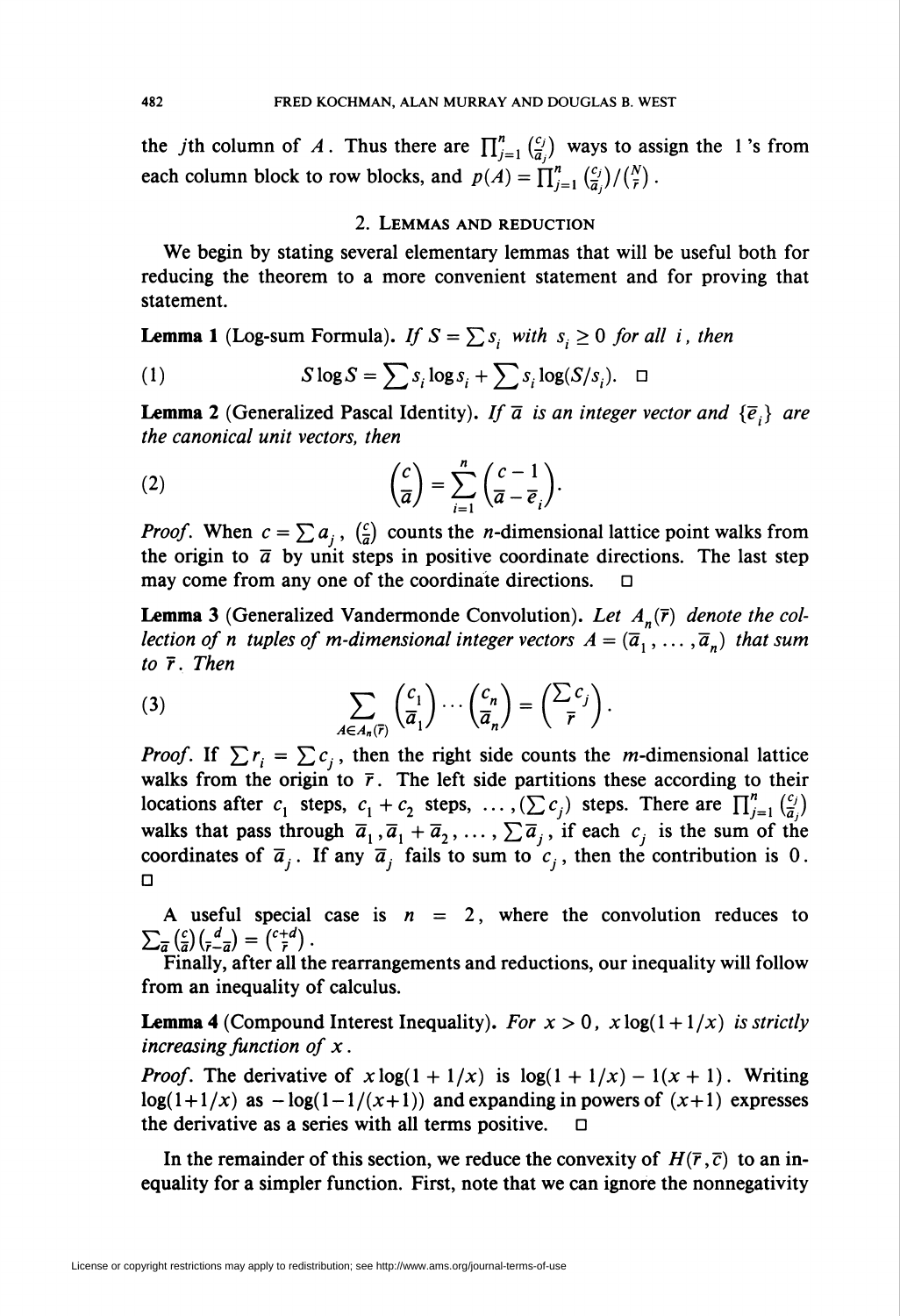and column-sum constraints and compute  $H(\overline{r},\overline{c})$  by summing  $p(A) \log p(A)$ over all integer matrices A whose columns  $\overline{a}_1, \ldots, \overline{a}_n$  sum to  $\overline{r}$ , because  $\binom{c_j}{\overline{a}_j} = 0$  when the other constraints are violated in column j. Also, recall that  $H(\bar{r}, \bar{c})$  is symmetric in  $\bar{r}$  and  $\bar{c}$ . Hence it suffices to fix  $\bar{r}$  and prove that the function  $H(\overline{c})$  defined by

$$
H(\overline{c}) = -\sum_{A \in A_n(\overline{r})} \frac{\prod_{j=1}^n \frac{c_j}{(\overline{a}_j)}}{\binom{N}{\overline{r}}} \log \frac{\prod_{j=1}^n \frac{c_j}{(\overline{a}_j)}}{\binom{N}{\overline{r}}}
$$

is strictly Schur-concave.

The normalization by  $\binom{N}{r}$  is an inconvenience, and a further reduction is helpful. If we define  $K(\bar{c}) = \sum_{A \in A_n(\bar{r})} \prod_{k=1}^n \binom{c_k}{\bar{a}_k} \log \prod_{j=1}^n \binom{c_j}{\bar{a}_j}$ , then

$$
H(\overline{c}) = -\frac{K(\overline{c})}{\binom{N}{\overline{r}}} + \sum_{A \in A_n(\overline{r})} \frac{\prod_{k=1}^n \binom{c_k}{\overline{a}_k}}{\binom{N}{\overline{r}}} \log \binom{N}{\overline{r}}.
$$

By (3), the summation reduces to  $\log(\frac{N}{r})$ . Hence the only dependence on  $\bar{c}$  is in  $K(\bar{c})$ , and it suffices to show that  $K(\bar{c})$  is strictly Schur-convex in  $\bar{c}$ . For our final reduction, we will express  $K(\bar{c})$  in terms of the function  $f(c) = \sum_{\overline{a}} \binom{N-c}{\overline{r}-\overline{a}} \binom{c}{\overline{a}} \log \binom{c}{\overline{a}}$ . Rewriting the log product as a sum of logs, interchanging the summations over A and j, and grouping the sum over  $A_n(\bar{r})$  by the possible values of  $\overline{a} = \overline{a}_{i}$ , we obtain

$$
K(\overline{c}) = \sum_{A \in A_n(\overline{r})} \sum_j \log \left( \frac{c_j}{\overline{a}_j} \right) \prod_{k=1}^n \left( \frac{c_k}{\overline{a}_k} \right)
$$
  
= 
$$
\sum_j \sum_{\overline{a}} \left( \frac{c_j}{\overline{a}} \right) \log \left( \frac{c_j}{\overline{a}} \right) \sum_{A \in A_{n-1}(\overline{r}-\overline{a})} \prod_{k \neq j} \left( \frac{c_k}{\overline{a}_k} \right).
$$

In the innermost sum over  $A_{n-1}(\bar{r} - \bar{a})$ , the indices of the vectors in A run from 1 to *n* but omit *j*. Applying (3) to this sum, we obtain

(4) 
$$
K(\overline{c}) = \sum_{j} \sum_{\overline{a}} {N - c_j \choose \overline{r} - \overline{a}} {c_j \choose \overline{a}} \log {c_j \choose \overline{a}} = \sum_{j} f(c_j).
$$

It is well known that a function  $G(c_1, \ldots, c_n) = \sum_i g(c_i)$  is Schur-convex if and only if  $g(c)$  is convex. The argument used to prove this yields our final reduction of the problem:

**Lemma 5.** If the first difference  $f(c + 1) - f(c)$  is strictly increasing for  $0 \le c \le$  $N-1$ , then  $H(\bar{c})$  is strictly Schur-convex and  $H(\bar{r}, \bar{c})$  is strictly Schur-concave. *Proof.* Given j, j' such that  $c_j < c'_j - 1$ , it suffices to show that  $K(\bar{c})$  decreases when  $c_j$  is replaced by  $c_j + 1$  and  $c'_j$  is replaced by  $c'_j - 1$  to obtain  $\overline{c}'$ . By (4),

$$
K(\overline{c}') - K(\overline{c}) = f(c_j + 1) - f(c_j) - [f(c'_j) - f(c'_j - 1)],
$$

which by hypothesis is negative.  $\Box$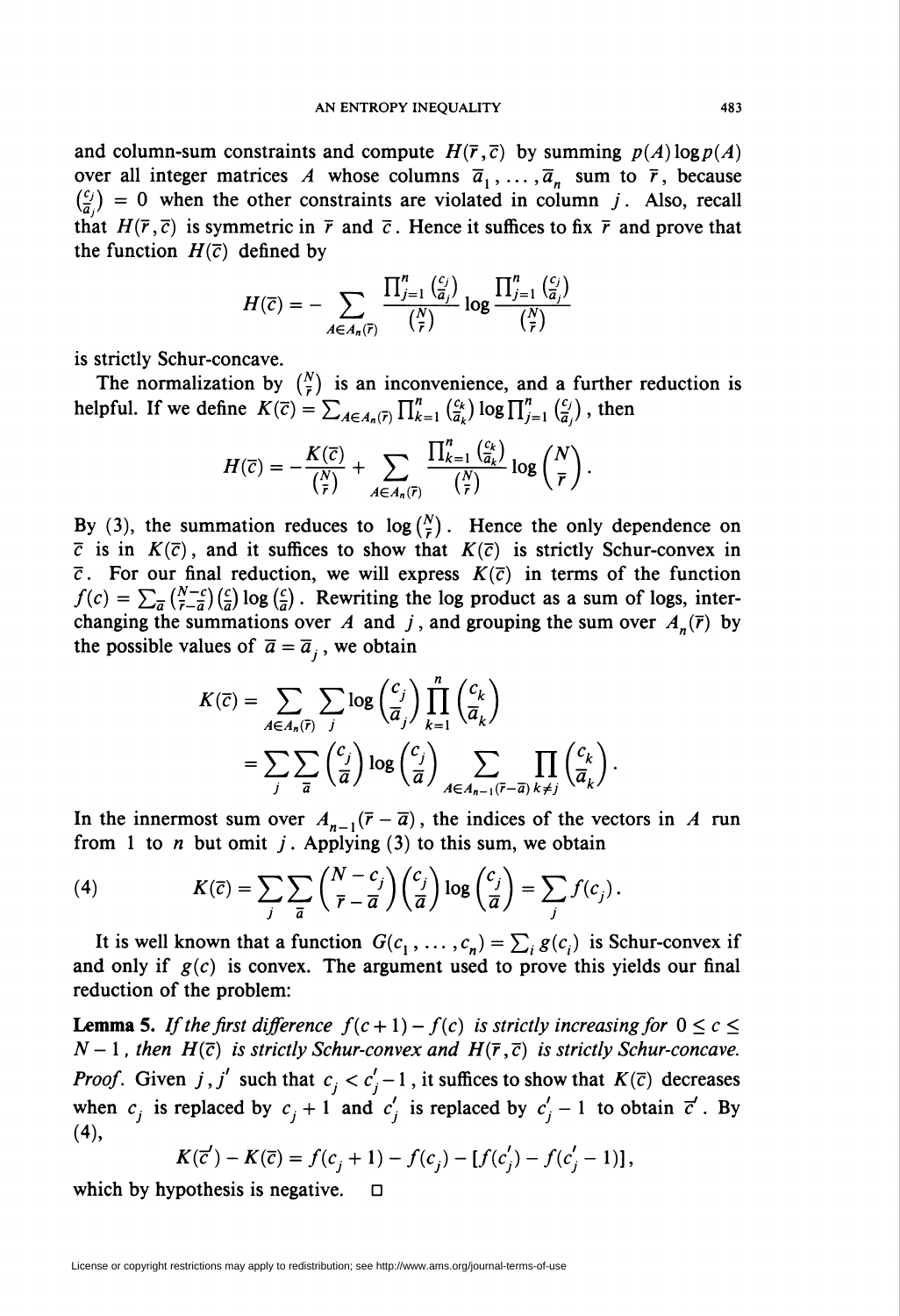#### 3. Proof of the theorem

By Lemma 5, we need only show that  $f(c)$  has a positive second difference. Let  $F(c) = f(c+1) - f(c)$ , i.e.,

$$
F(c) = \sum_{\overline{a}} {\binom{c+1}{\overline{a}}} {\binom{N-c-1}{\overline{r}-\overline{a}}} \log {\binom{c+1}{\overline{a}}} - \sum_{\overline{a}} {\binom{c}{\overline{a}}} {\binom{N-c}{\overline{r}-\overline{a}}} \log {\binom{c}{\overline{a}}}.
$$

In order to combine these sums termwise, we want to apply (2) to  $\binom{c+1}{7}$  and to  $\binom{N-c}{\bar{r}-\bar{a}}$ . In the latter case, note that  $\sum_{\bar{a}}\binom{c}{\bar{a}}\binom{N-c}{\bar{r}-\bar{a}} = \sum_{i=1}^{m}\sum_{\bar{a}}\binom{c}{\bar{a}}\binom{N-c-1}{\bar{r}-\bar{a}-\bar{a}}$ . For each fixed i, the inner summation over  $\overline{a}$  is over all integer vectors  $\overline{a}$ Replacing  $\bar{a}$  by  $\bar{a} - e_i$  in the *i*th sum (and then interchanging the order of summation again) yields

$$
F(c) = \sum_{\overline{a}} \sum_{i=1}^{m} {c \choose \overline{a} - \overline{e}_i} {N - c - 1 \choose \overline{r} - \overline{a}} \log {c + 1 \choose \overline{a}} - \sum_{\overline{a}} \sum_{i=1}^{m} {c \choose \overline{a} - \overline{e}_i} {N - c - 1 \choose \overline{r} - \overline{a}} \log {c \choose \overline{a} - \overline{e}_i}.
$$

Factoring the constant  $\binom{N-c-1}{\bar{r}-\bar{a}}$  out of the inner summation and applying (1) to  $\binom{c+1}{\overline{a}}$  turns the first summation into

$$
\sum_{\overline{a}} {N-c-1 \choose \overline{r}-\overline{a}} \sum_{i=1}^{m} {c \choose \overline{a}-\overline{e}_i} \left(\log {c \choose \overline{a}-\overline{e}_i} + \log \left[ {c+1 \choose \overline{a}} \middle/ {c \choose \overline{a}-\overline{e}_i} \right] \right).
$$

With  $\bar{a} = (a_1, \ldots, a_m)$ , the ratio of the multinomial coefficients inside the logarithm is  $(c+1)/a_i$ . Hence cancellation with the second summation reduces the formula to

$$
F(c) = \sum_{\overline{a}} \sum_{i=1}^{m} {c \choose \overline{a} - \overline{e}_i} {N - c - 1 \choose \overline{r} - \overline{a}} \log \frac{c+1}{a_i}.
$$

Now consider  $F(c + 1) - F(c)$ , given by

$$
F(c+1) - F(c) = \sum_{\overline{a}} \sum_{i=1}^{m} \left(\frac{c+1}{\overline{a} - \overline{e}_i}\right) \left(\frac{N-c-2}{\overline{r} - \overline{a}}\right) \log \frac{c+2}{a_i}
$$

$$
- \sum_{\overline{a}} \sum_{i=1}^{m} \left(\frac{c}{\overline{a} - \overline{e}_i}\right) \left(\frac{N-c-1}{\overline{r} - \overline{a}}\right) \log \frac{c+1}{a_i}.
$$

As before, we apply (2) to  $\left(\frac{c+1}{a-\overline{e}}\right)$  and to  $\left(\frac{N-c-1}{\overline{e}-\overline{a}}\right)$  to turn this into

$$
\sum_{\overline{a}} \sum_{i=1}^{m} \sum_{j=1}^{m} \left( \frac{c}{\overline{a} - \overline{e}_i - \overline{e}_j} \right) {N - c - 2 \choose \overline{r} - \overline{a}} \log \frac{c+2}{a_i}
$$
  
- 
$$
\sum_{\overline{a}} \sum_{i=1}^{m} \sum_{j=1}^{m} \left( \frac{c}{\overline{a} - \overline{e}_i} \right) {N - c - 2 \choose \overline{r} - \overline{a} - \overline{e}_j} \log \frac{c+1}{a_i}.
$$